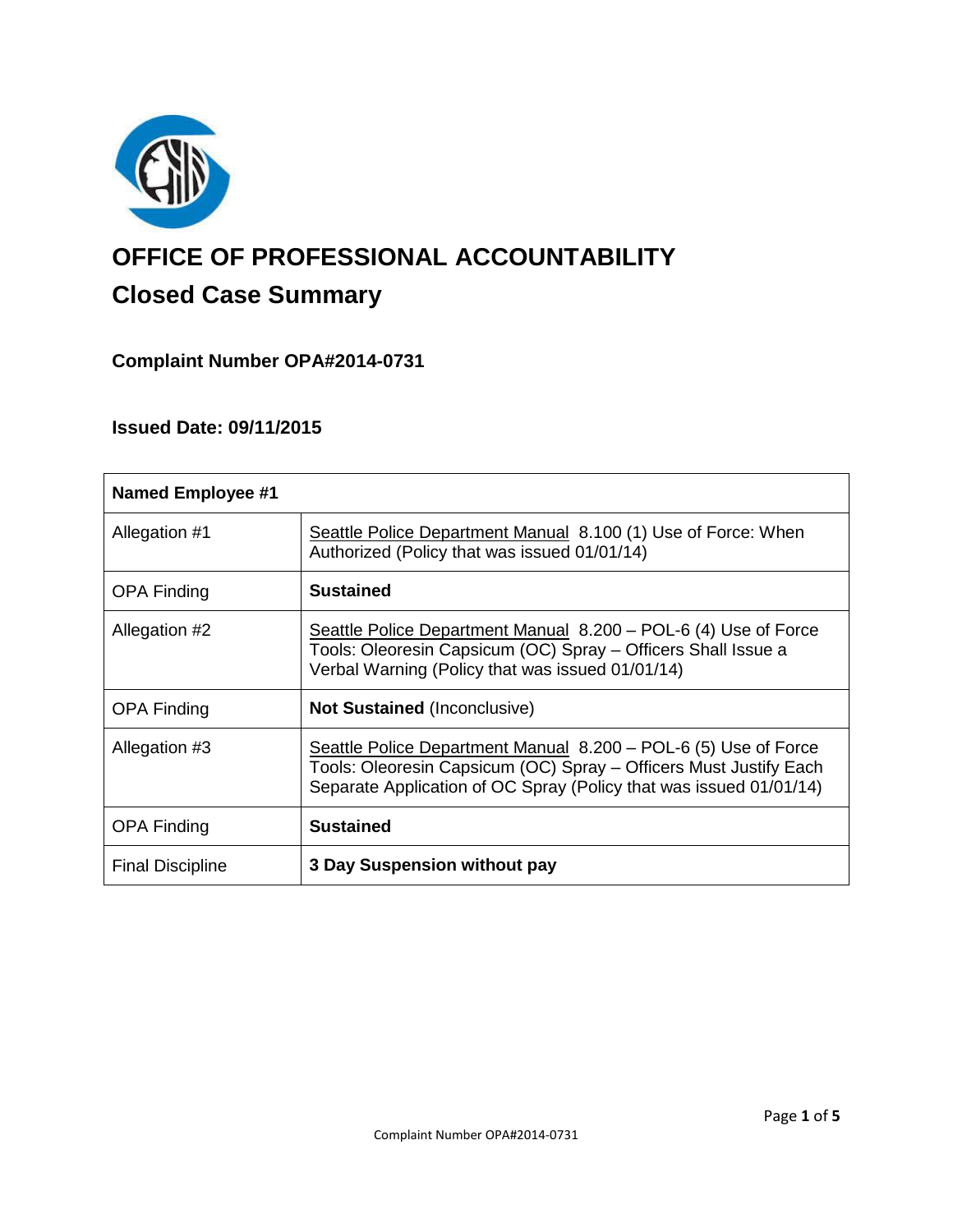| <b>Named Employee #2</b> |                                                                                                                                                                                                                                              |
|--------------------------|----------------------------------------------------------------------------------------------------------------------------------------------------------------------------------------------------------------------------------------------|
| Allegation #1            | Seattle Police Department Manual 8.300 - POL-3 (4) Use of Force<br>Reporting and Investigation: Type II Investigation - Sergeant Will<br>Complete a Sergeant's Force Investigation Report Within 3 Days<br>(Policy that was issued 01/01/14) |
| <b>OPA Finding</b>       | <b>Sustained</b>                                                                                                                                                                                                                             |
| <b>Final Discipline</b>  | <b>Oral Reprimand</b>                                                                                                                                                                                                                        |

| Named Employee #3       |                                                                                                                                                                                                                                                                                     |
|-------------------------|-------------------------------------------------------------------------------------------------------------------------------------------------------------------------------------------------------------------------------------------------------------------------------------|
| Allegation #1           | Seattle Police Department Manual 8.300 - POL-3 (4.a) Use of Force<br>Reporting and Investigation: Type II Investigation - Review of<br>Sergeant's Force Investigation Report by Higher Level Supervisor<br>(Policy that was issued 01/01/14)                                        |
| <b>OPA Finding</b>      | <b>Sustained</b>                                                                                                                                                                                                                                                                    |
| Allegation #2           | Seattle Police Department Manual 8.400 - POL-1 (10) Reviewing<br>Use of Force: Command Review of Use of Force – The Reviewing<br>Lieutenant Will Make Determinations Regarding the Use of Force<br>(Policy that was issued 01/01/14)                                                |
| <b>OPA Finding</b>      | <b>Not Sustained (Lawful and Proper)</b>                                                                                                                                                                                                                                            |
| Allegation #3           | Seattle Police Department Manual 8.400 - POL-1 (11) Reviewing<br>Use of Force: Command Review of Use of Force – The Reviewing<br>Lieutenant Complete Review and Forward Reports to the Precinct or<br>Section Captain Within 72 Business Hours (Policy that was issued<br>01/01/14) |
| <b>OPA Finding</b>      | <b>Sustained</b>                                                                                                                                                                                                                                                                    |
| <b>Final Discipline</b> | <b>Written Reprimand</b>                                                                                                                                                                                                                                                            |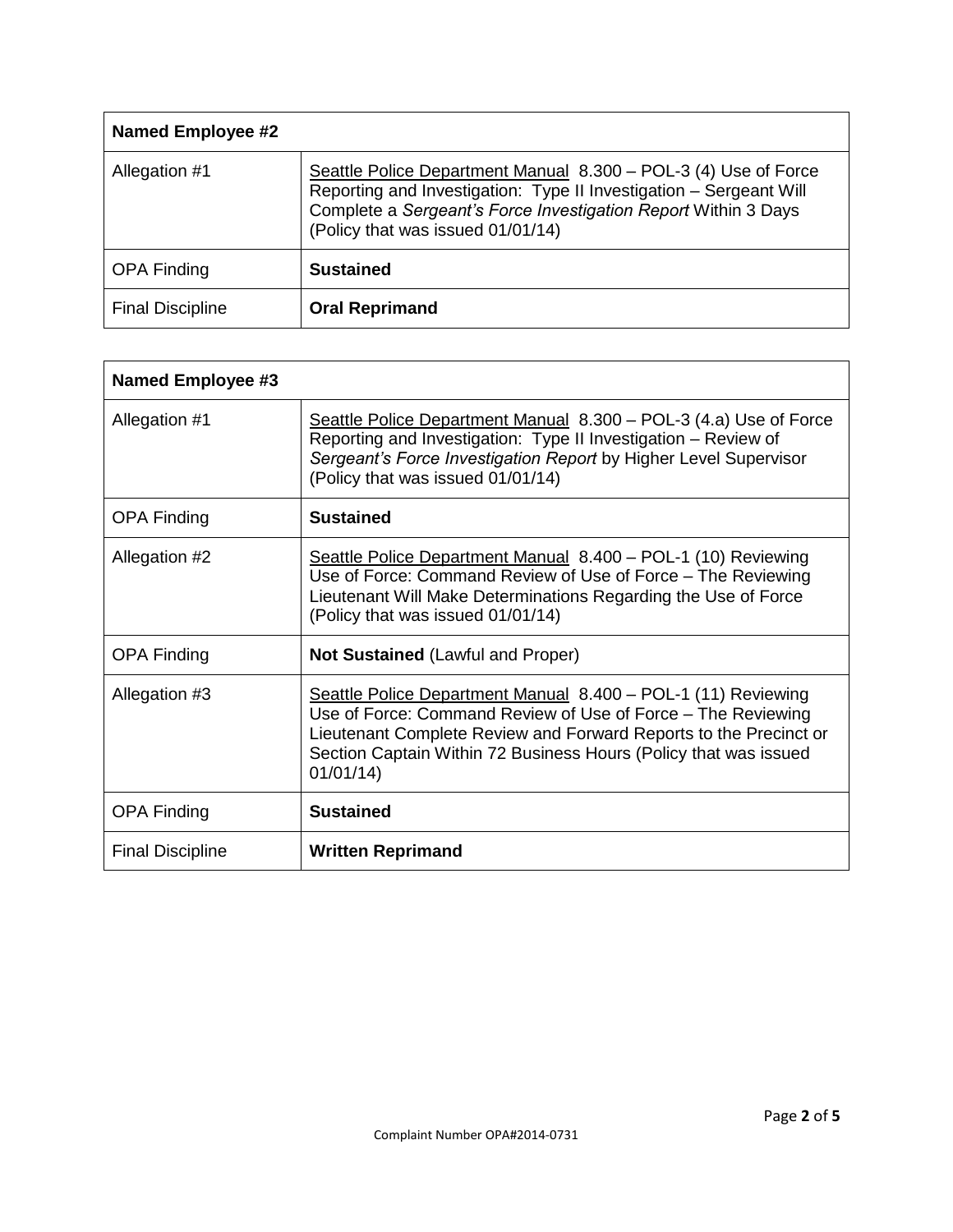# **INCIDENT SYNOPSIS**

Named employee #1 responded to a call regarding an individual who appeared to be under the influence and walking in traffic. At the time the named employee contacted the subject, he was not known to have committed any crimes other than a potential shoplifting of juice. Another employee joined the named employee in attempting to get the subject to stop walking in traffic and they followed the subject for 12 minutes. The named employee then approached the subject and without communicating to the other officer, initiated contact with the subject and administered at least five applications of Oleoresin Capsicum (OC) Spray. Seattle Fire was called to the scene to administer aid to the subject.

## **COMPLAINT**

The complainant, a supervisor within the department, alleged that named employee #1 was not in compliance concerning the use of Oleoresin Capsicum (OC) Spray and did not comply with the requirement to give a verbal warning. It was also alleged that there was an apparent lack of timeliness by named employee #2 and #3 in reviewing the force used by named employee #1.

#### **INVESTIGATION**

The OPA investigation included the following actions:

- 1. Review of the complaint memo
- 2. Search for and review of all relevant records and other evidence
- 3. Review of In-Car Videos
- 4. Interviews of SPD employees

# **ANALYSIS AND CONCLUSION**

The evidence showed that the use of OC spray by named employee #1 was not reasonable or proportionate given the totality of the circumstances. An officer shall use only the force reasonable, necessary, and proportionate to effectively bring an incident of person under control, while protecting the lives of the officer or others. Additional officers were on their way to assist in bringing the subject under control and out of traffic. The evidence showed that the subject posed no immediate threat to the officers or the public. Named employee #1 may or may not have given warning to the subject before using OC spray. The first four applications of OC spray were within 19 seconds. Training in OC spray provides that approximately 30 seconds should be allowed from the time of application to assess its effectiveness.

The evidence showed that named employee #2 did not complete the Sergeant's Force Investigation Report within 3 days of learning of the Use of Force. The Sergeant did not ask for approval from his lieutenant for an extension.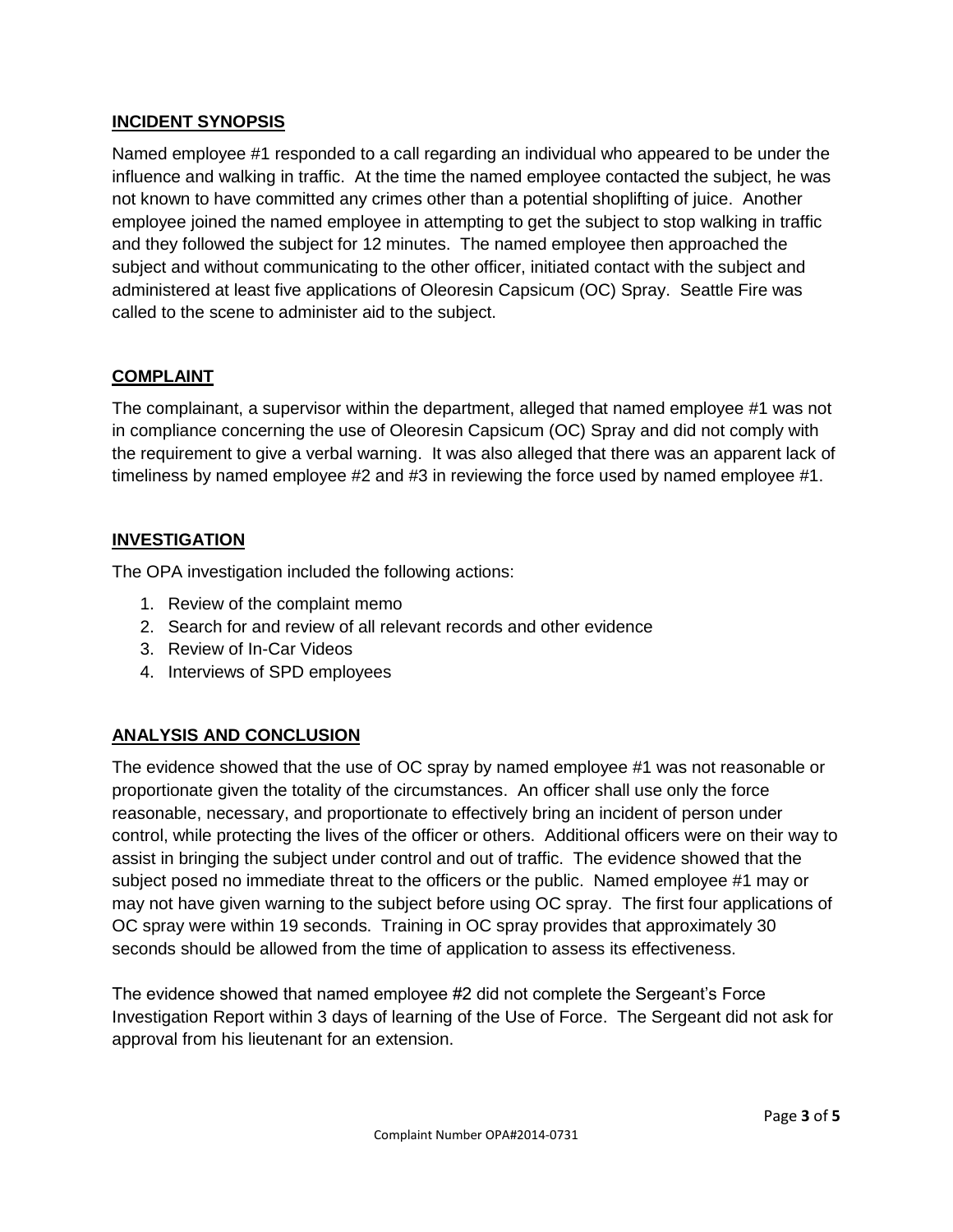The evidence showed that named employee #3 did not review and forward the Sergeant's Force Investigation Report to his Precinct Captain a timely manner. It was shown that once named employee #3 reviewed the report that he made the appropriate determinations about the Use of Force. However, he did not note the fact that the Sergeant's report contained contradictory information concerning the actions of the subject immediately before the use of OC spray.

# **FINDINGS**

## **Named Employee #1**

## Allegation #1

The weight of the evidence showed that the named employee used force that was not authorized. Therefore a **Sustained** finding was issued for *Use of Force: When Authorized*.

## Allegation #2

The evidence could not prove or disprove that the named employee issued a verbal warning before using the OC spray. Therefore a finding of **Not Sustained** (Inconclusive) was issued for *Use of Force Tools: Oleoresin Capsicum (OC) Spray – Officers Shall Issue a Verbal Warning*.

## Allegation #3

The weight of the evidence showed that the named employee did not articulate the need for each and every application of OC spray. Therefore a **Sustained** finding was issued for *Use of Force Tools: Oleoresin Capsicum (OC) Spray – Officers Must Justify Each Separate Application of OC Spray*.

Discipline issued: **3 Day Suspension without pay**

#### **Named Employee #2**

## Allegation #1

The weight of the evidence showed that the named employee did not complete the required Sergeant's Use of Force Investigation Report in a timely manner. Therefore a **Sustained** finding was issued for *Use of Force Reporting and Investigation: Type II Investigation – Sergeant Will Complete a Sergeant's Force Investigation Report Within 3 Days*.

Discipline issued: **Oral Reprimand**